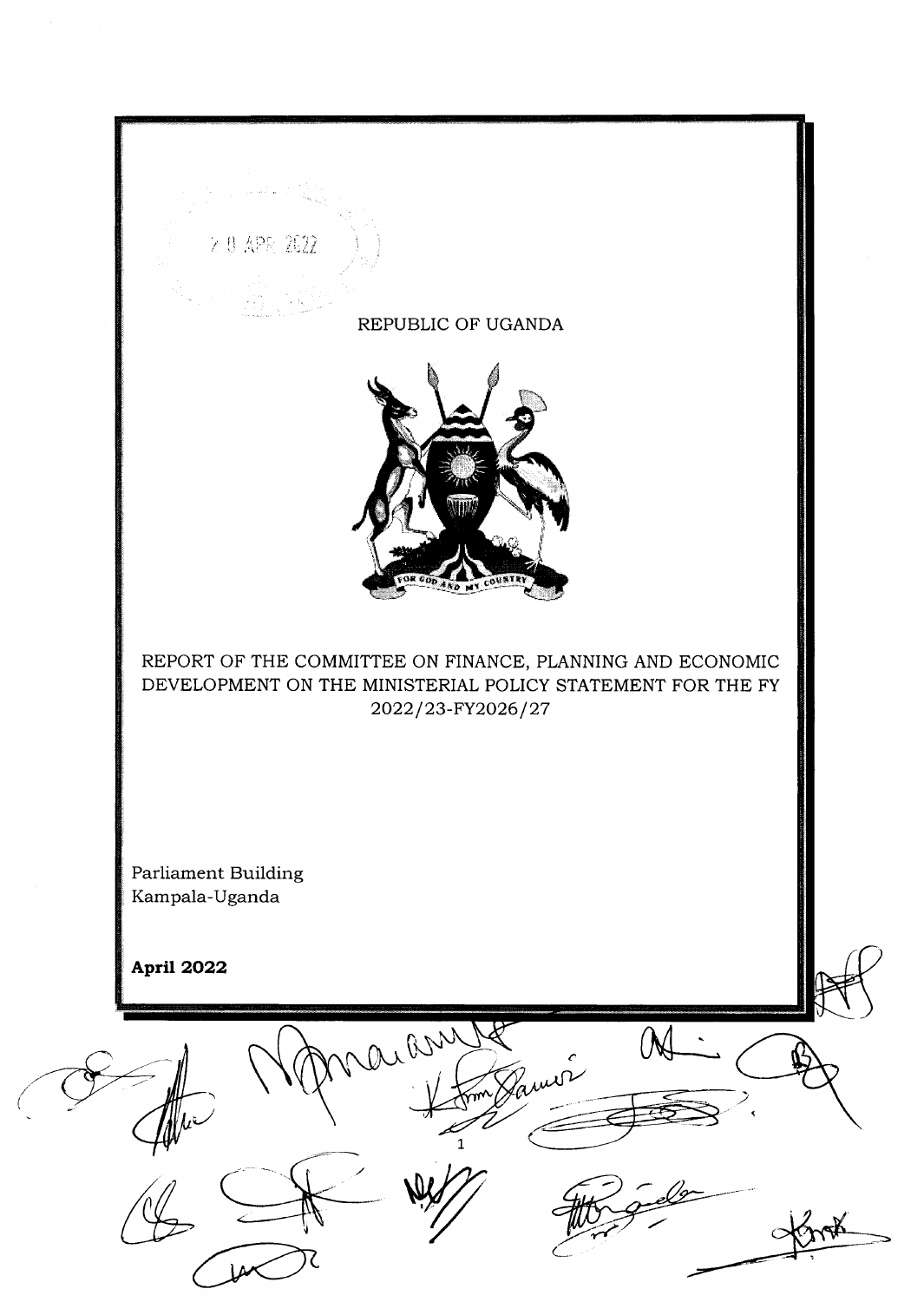## 1.O Introduction

Rt. Hon. Speaker and Hon. Members,

In accordance with Article 155 (4) of the Constitution of the Republic of Uganda; Section 12 of the Public Finance Management Act, 2Ol5 and Rule 148 of the Rules of Procedure of Parliament, Sectoral Committees are mandated among other things to;

- $\mathbf{i}$ . Examine and Comment on Policy matters affecting Ministries, Departments and Agencies under their jurisdiction and;
- 11. Examine critically Government recurrent and capital budget estimates and make recommendations on them for general debate in the House.

In light of the above, I present for your consideration and adoption the Report of the Committee on Finance, Planning and Economic Development in respect of the Ministerial Policy Statement for the FY2022/23:

## 1.1 Structure of Report

This report is structured in three Parts:

Part 1: Is the introduction

Part 2: Is an overview of the Sector's Budget Performance for the Iirst half of FY 2021/22; this covers financial performance and physical performance; Part 3: Is an overview of the Sector's Budget Proposals for FY2O22/23; Part 4: Is the Committee's Observations and Recommendations

#### 1.2 Scope

The Committee considered the Ministerial Policy Statement and examined the proposed budgetary allocations for the FY2O22/23 of the following Votes and Subventions under the Committee's jurisdiction:

## VOTES UNDER THE COMMITTEE'S JURISDICTION

|          | <b>ENCY</b>                                                             |                                                                                                                                                                 |
|----------|-------------------------------------------------------------------------|-----------------------------------------------------------------------------------------------------------------------------------------------------------------|
| Vote 008 | Ministry of Finance, Planning<br>Economic Development<br>83.<br>(MFPED) | To formulate sound economic policies,<br>regulate financial management and<br>ensure efficiency in public expenditure,<br>mobilize local and external financial |
|          |                                                                         | national<br>$\sim$ and<br>oversee<br>resources,                                                                                                                 |
|          |                                                                         | V9                                                                                                                                                              |
|          |                                                                         |                                                                                                                                                                 |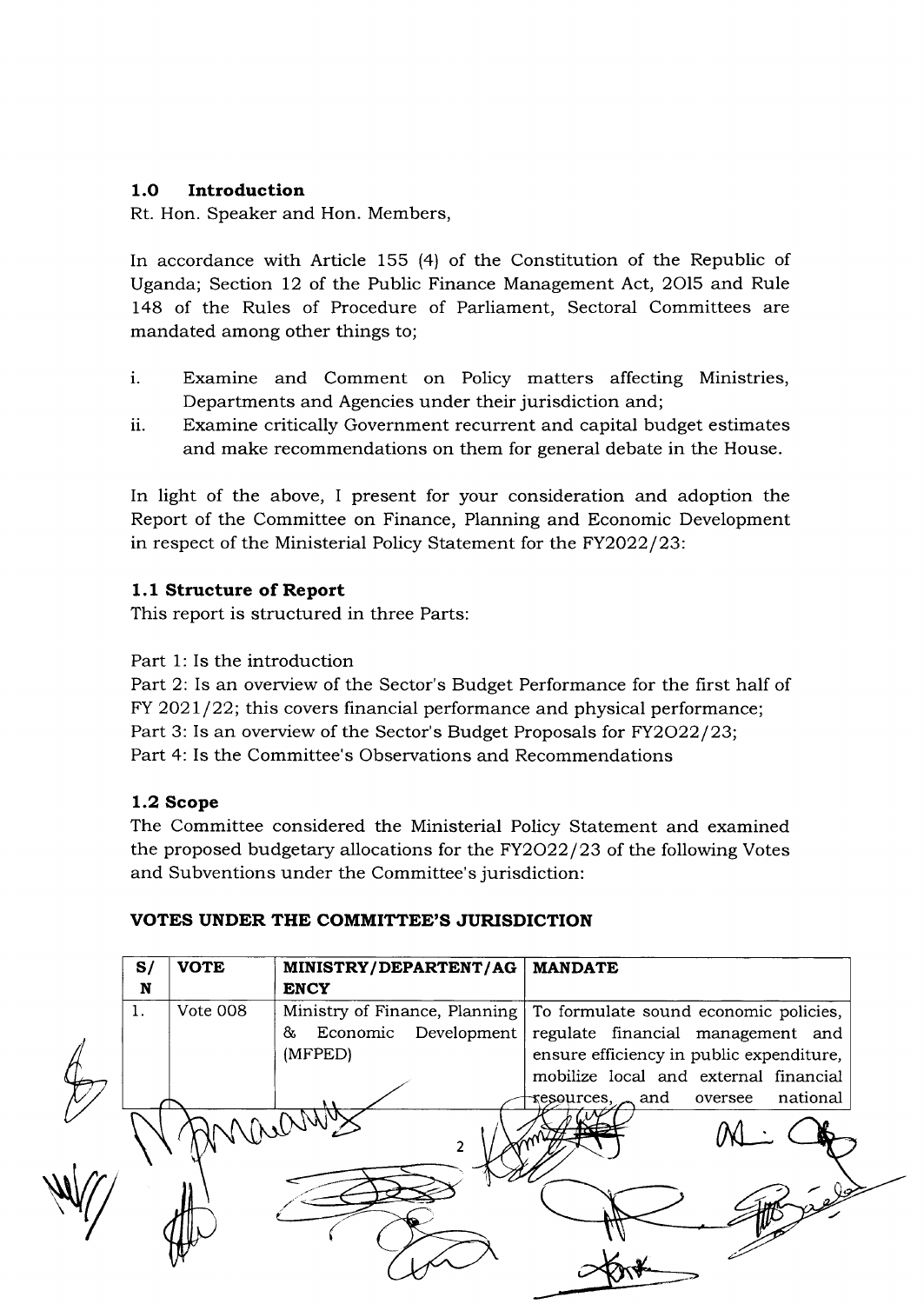|    | <b>VOTE</b>     | MINISTRY/DEPARTENT/AG<br><b>ENCY</b>                                      | <b>MANDATE</b>                                                                                                                                                                                                                                                                                                                                                                                                                |
|----|-----------------|---------------------------------------------------------------------------|-------------------------------------------------------------------------------------------------------------------------------------------------------------------------------------------------------------------------------------------------------------------------------------------------------------------------------------------------------------------------------------------------------------------------------|
|    |                 |                                                                           | planning and strategic development<br>initiatives for economic growth.                                                                                                                                                                                                                                                                                                                                                        |
| 2. | <b>Vote 108</b> | National Planning Authority                                               | To develop, coordinate, monitor<br>$\delta$<br>development<br>of<br>evaluate;<br>comprehensive<br>and<br>integrated<br>development plans for the country.                                                                                                                                                                                                                                                                     |
| 3. | Vote 123        | National<br>Lotteries<br>and<br>Regulatory<br>Gaming<br>Board<br>(NL&GRB) | the<br>supervise<br>and<br>regulate<br>To<br>establishment,<br>and<br>management<br>operation of lotteries, gaming, betting<br>and casinos in Uganda in a bid to<br>protect the Ugandans from the adverse<br>effects of gaming and betting.                                                                                                                                                                                   |
| 4. | <b>Vote 129</b> | Financial<br>Intelligence<br><b>Authority (FIA)</b>                       | prohibit and prevent<br>To<br>money<br>laundering, in order to combat money<br>laundering activities.                                                                                                                                                                                                                                                                                                                         |
| 5. | Vote 130        | <b>Treasury Operations</b>                                                | To create and maintain a high quality<br>and updated database of GOU debt<br>Portfolio;<br>Requisition<br>for<br>external<br>resources / disbursements on a timely<br>basis; Process Government Statutory<br>Debt Obligations as and when they fall<br>due; Administration of the Contingency<br>Fund & Petroleum Fund; Provide<br>Financial and accounting guidance in<br>the<br>management<br>of Government<br>Investments. |
| 6. | Vote 131        | Office of the Auditor General                                             | To audit and report on the public<br>accounts of Uganda and all public<br>offices and to conduct financial and<br>value for money audits in respect of<br>any project involving public funds.                                                                                                                                                                                                                                 |
| 7. | Vote 138        | Uganda Investment Authority<br>(UIA)                                      | To initiate and support measures that<br>enhances investment in Uganda and<br>advice Government on<br>appropriate<br>policies<br>conducive<br>investment<br>for<br>promotion and growth. To initiate and<br>measures that<br>enhances<br>support<br>investment in Uganda and advice<br>Government on appropriate policies<br>conducive for investment promotion<br>and growth.                                                |
| 8. | <b>Vote 140</b> | Capital<br>Markets<br>Authority<br>(CMA)                                  | To develop all aspects of the capital<br>markets with particular emphasis on                                                                                                                                                                                                                                                                                                                                                  |

 $\frac{1}{2}$ 

 $\sim$   $\sim$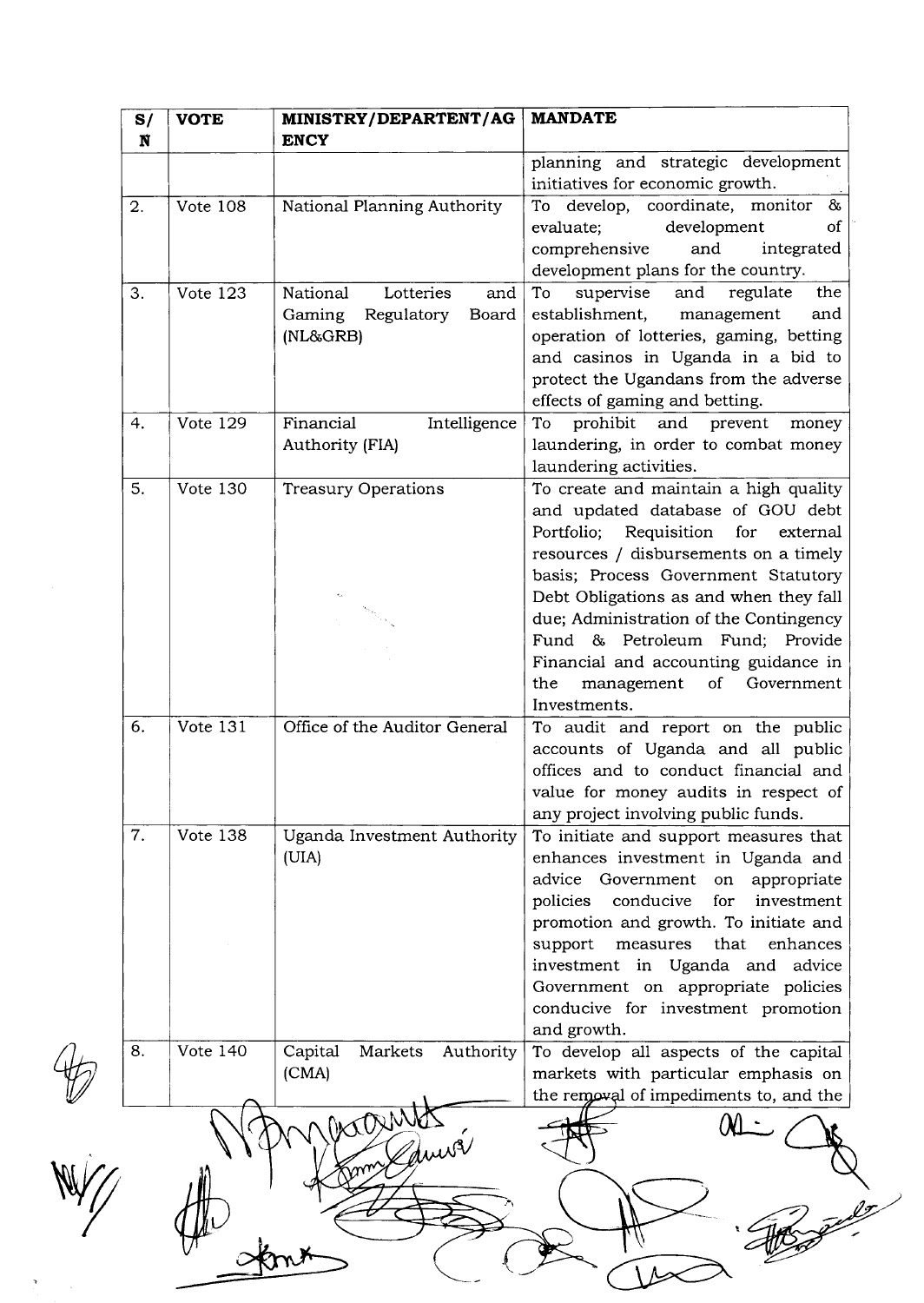| S/<br>N | <b>VOTE</b>     | MINISTRY/DEPARTENT/AG<br><b>ENCY</b>                      | <b>MANDATE</b>                                                                                                                                                                                                                                                                                                                                                                                                                                 |
|---------|-----------------|-----------------------------------------------------------|------------------------------------------------------------------------------------------------------------------------------------------------------------------------------------------------------------------------------------------------------------------------------------------------------------------------------------------------------------------------------------------------------------------------------------------------|
|         |                 |                                                           | creation of incentives for longer term<br>investments in productive enterprise;<br>create, maintain and regulate a market<br>in which securities can be issued and<br>traded in an orderly, fair and efficient<br>manner, through implementation of a<br>system<br>which<br>the<br>market<br>in<br>participants are self-regulatory to the<br>maximum practicable extent; protect<br>investors' interests; and operate a<br>compensation fund. |
| 9.      | Vote 141        | Uganda Revenue Authority                                  | To assess, collect and account for<br>Central government tax revenue and to<br>provide advice to government on<br>matters of policy relating to all revenue<br>sources.                                                                                                                                                                                                                                                                        |
| 10.     | Vote $143$      | Uganda Bureau of Statistics                               | To develop, maintain and coordinate a<br>National Statistical System (NSS) so as<br>to ensure collection, analysis and<br>publication of integrated, relevant,<br>timely<br>reliable<br>and<br>statistical<br>information; To coordinate, monitor<br>and supervise the National Statistical<br>System (NSS)                                                                                                                                    |
| 11.     | Vote 149        | National Population Council<br>(NPC)                      | To formulate policies and give strategic<br>direction on the implementation of the<br>objectives of the National Population<br>Policy; advise<br>the President<br>on<br>population matters;<br>Promote<br>and<br>popularize the National Population<br>Policy; and set up<br>National<br>$\mathbf{a}$<br>Population Databank.                                                                                                                  |
| 12.     | <b>Vote 153</b> | Public<br>Procurement<br>and<br>Disposal of Public Assets | To ensure the application of fair,<br>competitive,<br>transparent,<br>non-<br>discriminatory and value for money<br>procurement and disposals standards<br>and practices.                                                                                                                                                                                                                                                                      |
| 13.     | Vote 161        | Uganda Free Zones Authority<br>(UFZA)                     | To<br>regulate,<br>establish,<br>manage,<br>market,<br>maintain,<br>supervise<br>and<br>control Free Zones in Uganda. Free<br>Zones are among the export promotion<br>and development schemes earmarked<br>by the National Development Plan<br>(NDP) III to address the growing trade                                                                                                                                                          |
|         |                 |                                                           |                                                                                                                                                                                                                                                                                                                                                                                                                                                |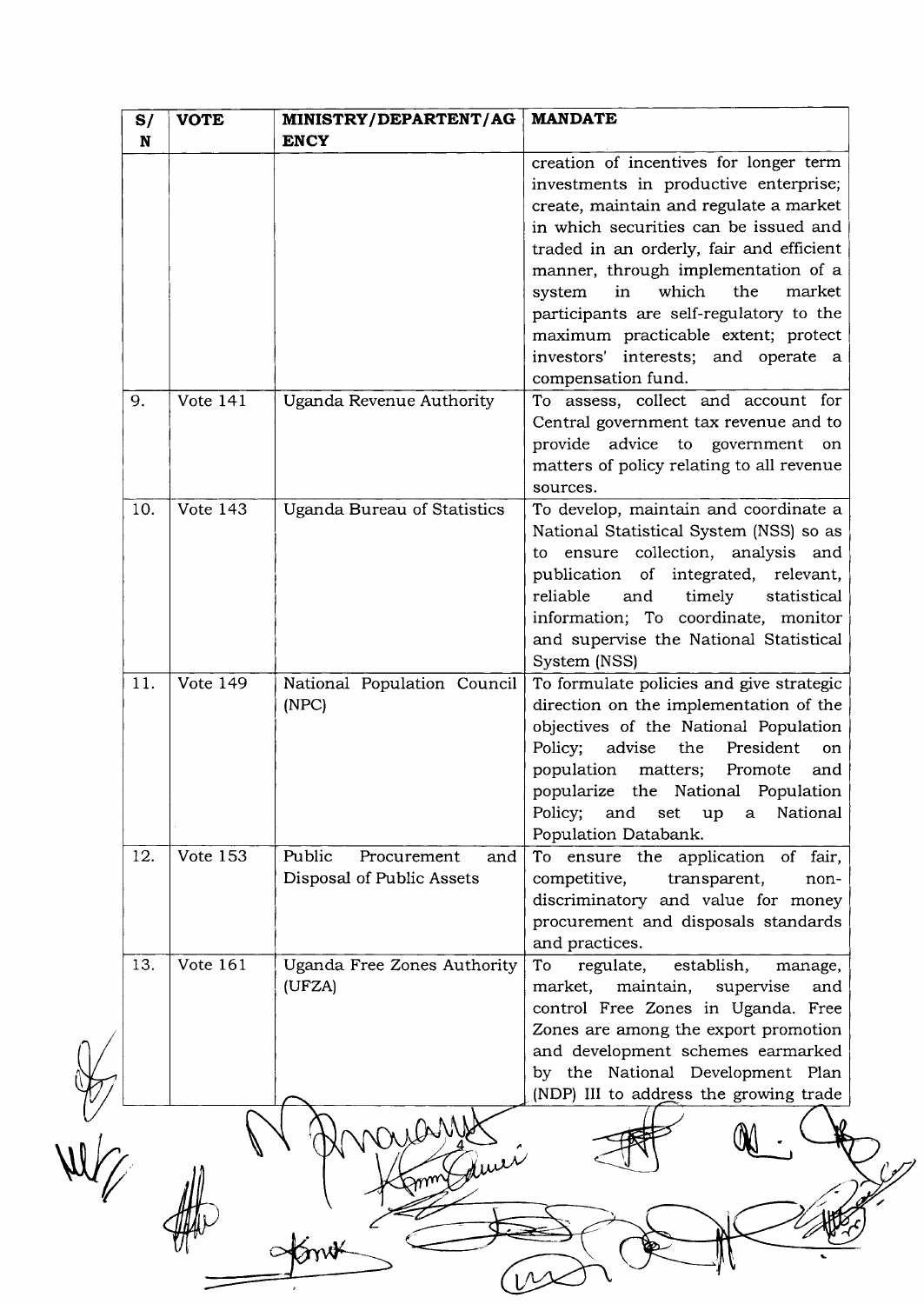| S/  | <b>VOTE</b>              | MINISTRY/DEPARTENT/AG                          | <b>MANDATE</b>                                                               |  |  |  |  |  |
|-----|--------------------------|------------------------------------------------|------------------------------------------------------------------------------|--|--|--|--|--|
| N   |                          | <b>ENCY</b>                                    | deficit, employment needs and promote                                        |  |  |  |  |  |
|     |                          |                                                | industrialization.                                                           |  |  |  |  |  |
| 14. | Vote 162                 | Microfinance<br>Uganda                         | To license, regulate and supervise Tier                                      |  |  |  |  |  |
|     |                          | Regulatory Authority (UMRA)                    | Institutions.<br>The<br>IV.<br>Financial                                     |  |  |  |  |  |
|     |                          |                                                | establishment of UMRA was a response                                         |  |  |  |  |  |
|     |                          |                                                | to the risks facing poor borrowers and                                       |  |  |  |  |  |
|     |                          |                                                | of<br>depositors<br>Tier<br>IV <sub></sub><br>Financial                      |  |  |  |  |  |
|     |                          |                                                | Institutions including money lenders,                                        |  |  |  |  |  |
|     |                          |                                                | <b>SACCOs</b><br>Non-Deposit<br>and<br>Taking                                |  |  |  |  |  |
|     |                          |                                                | Microfinance Institutions.                                                   |  |  |  |  |  |
| 15. | Vote 163                 | Uganda Retirement Benefits                     | To<br>supervise<br>regulate<br>the<br>and                                    |  |  |  |  |  |
|     |                          | Regulatory Authority                           | establishment,<br>management<br>and<br>$\mathop{\rm of}\nolimits$            |  |  |  |  |  |
|     |                          |                                                | operation<br>retirement<br>benefits<br>schemes, and to protect the interests |  |  |  |  |  |
|     |                          |                                                | and<br>beneficiaries<br>οf<br>members<br><sub>of</sub>                       |  |  |  |  |  |
|     |                          |                                                | retirement<br>benefits<br>schemes<br>in                                      |  |  |  |  |  |
|     |                          |                                                | Uganda.                                                                      |  |  |  |  |  |
|     | <b>Subventions:</b>      |                                                |                                                                              |  |  |  |  |  |
|     |                          | Economic Policy Research Centre                |                                                                              |  |  |  |  |  |
|     | Enterprise Uganda        |                                                |                                                                              |  |  |  |  |  |
|     |                          | Micro-Finance Support Centre                   |                                                                              |  |  |  |  |  |
|     |                          | National Enterprise Corporation & Subsidiaries |                                                                              |  |  |  |  |  |
|     | Tax Appeals Tribunal     |                                                |                                                                              |  |  |  |  |  |
|     | PPDA Tribunal            |                                                |                                                                              |  |  |  |  |  |
|     | Uganda Development Bank  |                                                |                                                                              |  |  |  |  |  |
|     | Post bank Uganda Limited |                                                |                                                                              |  |  |  |  |  |
|     |                          | Agricultural Credit Facility                   |                                                                              |  |  |  |  |  |
|     |                          | Uganda Insurance Scheme                        |                                                                              |  |  |  |  |  |

## 1.3 Methodology

In considering the Ministerial Policy Statement, the Committee reviewed the following documents:

- (i) The National Budget Framework Paper for FY 2022/23 FY 2026/2027
- (ii) The Ministerial Policy Statement
- (iii) The National Development Plan FY2O2O/2L-2O24/25
- $(iv)$  The Draft Budget Estimates for the FY 2022/23
- $(v)$  Annual Workplans for the various votes under the finance  $\begin{picture}(120,140) \put(15,14){\line(1,0){155}} \put(15,14){\line(1,0){155}} \put(15,14){\line(1,0){155}} \put(15,14){\line(1,0){155}} \put(15,14){\line(1,0){155}} \put(15,14){\line(1,0){155}} \put(15,14){\line(1,0){155}} \put(15,14){\line(1,0){155}} \put(15,14){\line(1,0){155}} \put(15,14){\line(1,0){155}} \put(15,1$ 
	- (vi) The Budget Call-Circulars for FY2O22/23

(vii) te of Gender and Equity Com zumó 7' The Certificate of Gender and Equity Compliance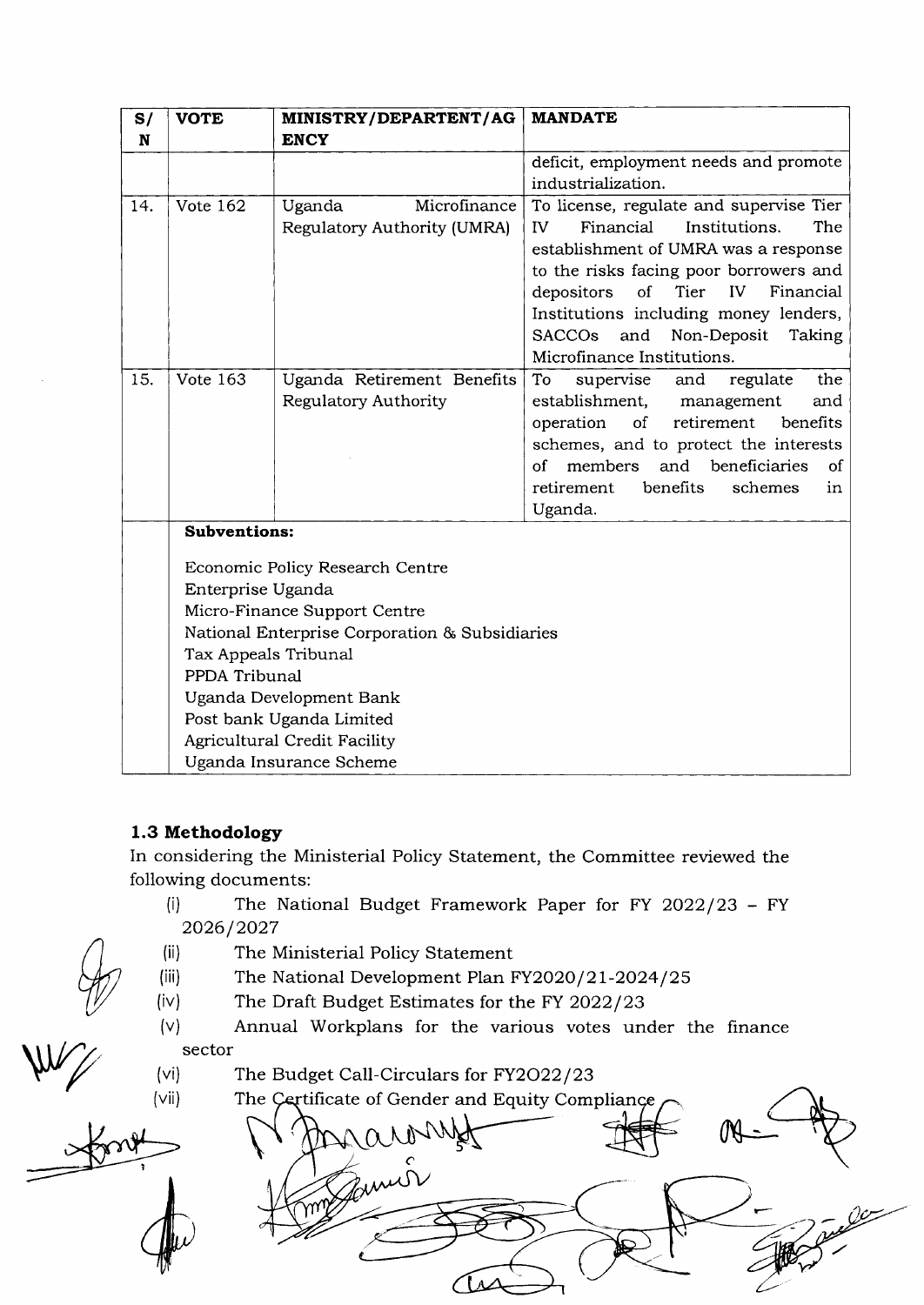- (viii) Treasury Memorandum
- (ix) Statement of Multiyear Commitments
- $(x)$ Programme Implementation Plans
- (xi) The Charter of Fiscal Responsibility
- (xii) Audit Reports by the Office of the Auditor General
- (xiii) Other relevant documents

The Committee also held meetings with the following entities;

#### Votes:

- Vote OO8: Ministry of Finance, Planning & Economic Development (MFPED);
- Vote 108: National Planning Authority (NPA)
- Vote 123: National Lotteries and Gaming Regulatory Board (NL&GRB);
- Vote 129: Financial Intelligence Authority (FIA)
- Vote 130: Treasury Operations
- Vote 131: Office of the Auditor General
- Vote 138: Uganda Investment Authority (UIA)
- Vote 140: Capital Markets Authority (CMA)
- Vote 141: Uganda Revenue Authority
- Vote 143: Uganda Bureau of Statistics
- Vote 149: National Population Council (NPC);
- Vote 153: Public Procurement and Disposal of Public Assets
- Vote 161: Uganda Free Zones Authority (UFZA);
- Vote 162: Uganda Microfinance Regulatory Authority (UMRA)<sub>.</sub>
- Vote 163: Uganda Retirement Benefits Regulatory Authority

## 1.4 Limitations

 $\mathbb{Q}_0$ 

The Committee covers a large sector. The death of Rt Hon Jacob Oulanya meant that all committee activities were put on hold. This has meant that we have only had one week to work on this report short of the time anticipated by our rules of procedures. This has had the implication that we are presenting this report very much as work in progress.

## 1.5 Program-Based Budgeting

The Government of Uganda transitioned from sector-based budgeting to program-based budgeting in order to improve the link between budgeting and national strategic objectives. The program-based budgeting structure allocates resources by program or functional area, in alignment with the national development plan.

The Committee observed that in accordance with section 9(3) of the PFMA 2015, the National Budget Framework Paper must be consistent with the

)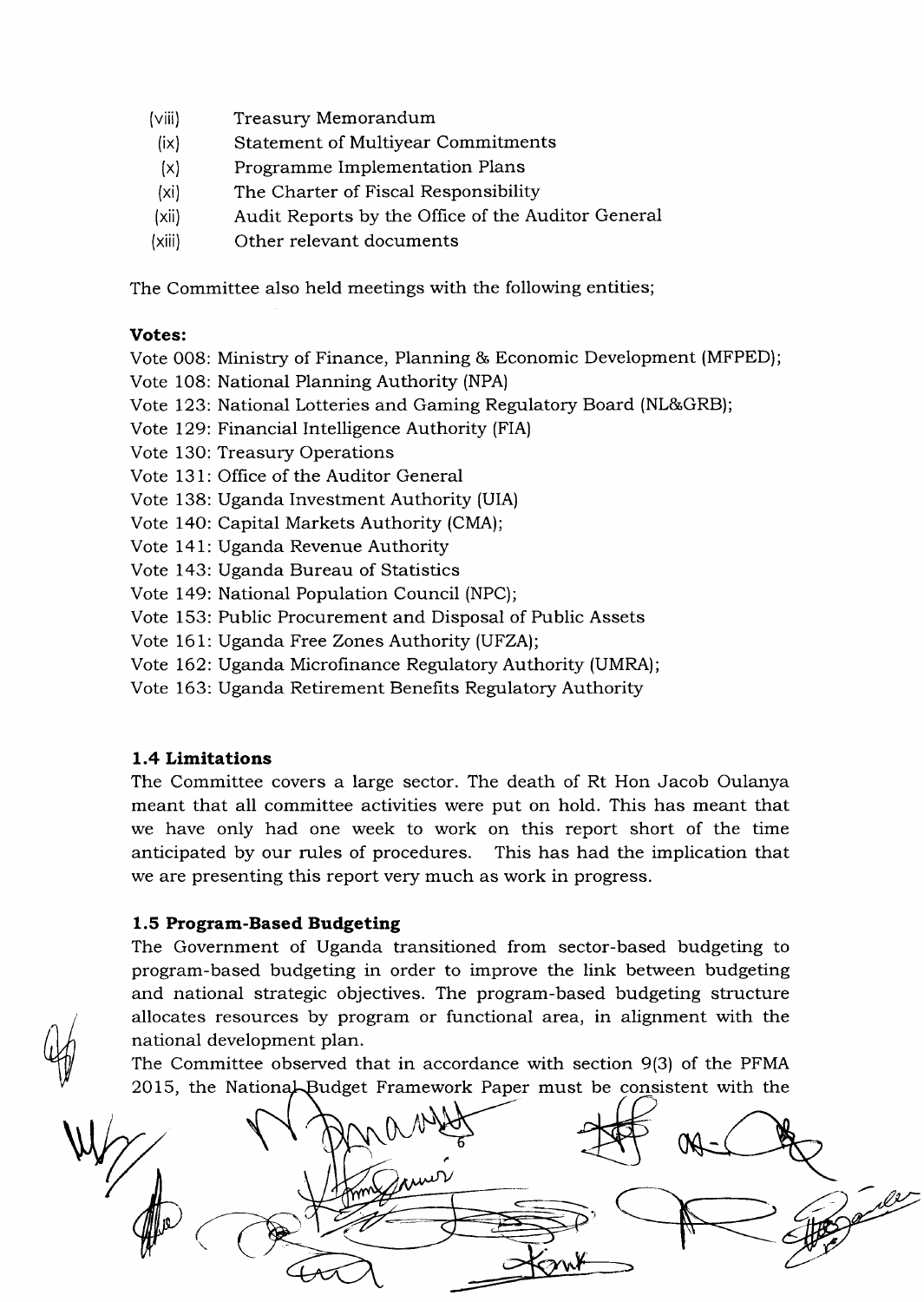National Development Plan III (NDP III). The Committee noted that the goal of the NDP III is "To Increase Average Household Incomes and Improve the Quality of Life of Ugandans".

In line with the program-based budgeting approach, below, shows the various programs under NDP3 and the various Ministries, Departments and Agencies that align to the said programs;

| National Planning Authority (NPA)<br>Agro-Industrialization<br>Community Mobilization And<br>National Lotteries and Gaming<br>Regulatory Board<br>Mindset Change<br>National Population Council<br>Ministry of Finance, Planning and<br>Development Plan Implementation<br>Economic Development<br>National Lotteries and Gaming<br>Regulatory Board<br>National Planning Authority (NPA)<br>Treasury Operations (TOP)<br>Uganda Bureau of Statistics (UBOS)<br>Uganda Revenue Authority (URA)<br>Digital Transformation<br>National Lotteries and Gaming<br>Regulatory Board<br>Financial Intelligence Authority (FIA)<br>Governance And Security<br>Ministry of Finance, Planning and<br>Economic Development<br>National Lotteries and Gaming<br>Regulatory Board<br>Office of the Auditor General (OAG)<br>Public Procurement & Disposal of Assets<br>(PPDA)<br>National Planning Authority (NPA)<br>Human Capital Development<br>National Population Council<br>Uganda Investment Authority (UIA)<br>Manufacturing<br>Mineral Development<br>National Planning Authority (NPA)<br>Natural Resources, Environment,<br>National Planning Authority (NPA)<br>Climate Change, Land And Water<br>Private Sector Development<br>Capital Markets Authority<br>Ministry of Finance, Planning and<br>Economic Development<br>National Lotteries and Gaming<br>Regulatory Board<br>National Planning Authority (NPA)<br>Public Procurement & Disposal of Assets<br>(PPDA)<br>Uganda Free Zones Authority<br><b>Uganda Investment Authority (UIA)</b> |       |
|-------------------------------------------------------------------------------------------------------------------------------------------------------------------------------------------------------------------------------------------------------------------------------------------------------------------------------------------------------------------------------------------------------------------------------------------------------------------------------------------------------------------------------------------------------------------------------------------------------------------------------------------------------------------------------------------------------------------------------------------------------------------------------------------------------------------------------------------------------------------------------------------------------------------------------------------------------------------------------------------------------------------------------------------------------------------------------------------------------------------------------------------------------------------------------------------------------------------------------------------------------------------------------------------------------------------------------------------------------------------------------------------------------------------------------------------------------------------------------------------------------------------------------------------------|-------|
|                                                                                                                                                                                                                                                                                                                                                                                                                                                                                                                                                                                                                                                                                                                                                                                                                                                                                                                                                                                                                                                                                                                                                                                                                                                                                                                                                                                                                                                                                                                                                 |       |
|                                                                                                                                                                                                                                                                                                                                                                                                                                                                                                                                                                                                                                                                                                                                                                                                                                                                                                                                                                                                                                                                                                                                                                                                                                                                                                                                                                                                                                                                                                                                                 |       |
|                                                                                                                                                                                                                                                                                                                                                                                                                                                                                                                                                                                                                                                                                                                                                                                                                                                                                                                                                                                                                                                                                                                                                                                                                                                                                                                                                                                                                                                                                                                                                 |       |
|                                                                                                                                                                                                                                                                                                                                                                                                                                                                                                                                                                                                                                                                                                                                                                                                                                                                                                                                                                                                                                                                                                                                                                                                                                                                                                                                                                                                                                                                                                                                                 |       |
|                                                                                                                                                                                                                                                                                                                                                                                                                                                                                                                                                                                                                                                                                                                                                                                                                                                                                                                                                                                                                                                                                                                                                                                                                                                                                                                                                                                                                                                                                                                                                 |       |
|                                                                                                                                                                                                                                                                                                                                                                                                                                                                                                                                                                                                                                                                                                                                                                                                                                                                                                                                                                                                                                                                                                                                                                                                                                                                                                                                                                                                                                                                                                                                                 |       |
|                                                                                                                                                                                                                                                                                                                                                                                                                                                                                                                                                                                                                                                                                                                                                                                                                                                                                                                                                                                                                                                                                                                                                                                                                                                                                                                                                                                                                                                                                                                                                 |       |
|                                                                                                                                                                                                                                                                                                                                                                                                                                                                                                                                                                                                                                                                                                                                                                                                                                                                                                                                                                                                                                                                                                                                                                                                                                                                                                                                                                                                                                                                                                                                                 |       |
|                                                                                                                                                                                                                                                                                                                                                                                                                                                                                                                                                                                                                                                                                                                                                                                                                                                                                                                                                                                                                                                                                                                                                                                                                                                                                                                                                                                                                                                                                                                                                 |       |
|                                                                                                                                                                                                                                                                                                                                                                                                                                                                                                                                                                                                                                                                                                                                                                                                                                                                                                                                                                                                                                                                                                                                                                                                                                                                                                                                                                                                                                                                                                                                                 |       |
|                                                                                                                                                                                                                                                                                                                                                                                                                                                                                                                                                                                                                                                                                                                                                                                                                                                                                                                                                                                                                                                                                                                                                                                                                                                                                                                                                                                                                                                                                                                                                 |       |
|                                                                                                                                                                                                                                                                                                                                                                                                                                                                                                                                                                                                                                                                                                                                                                                                                                                                                                                                                                                                                                                                                                                                                                                                                                                                                                                                                                                                                                                                                                                                                 |       |
|                                                                                                                                                                                                                                                                                                                                                                                                                                                                                                                                                                                                                                                                                                                                                                                                                                                                                                                                                                                                                                                                                                                                                                                                                                                                                                                                                                                                                                                                                                                                                 |       |
|                                                                                                                                                                                                                                                                                                                                                                                                                                                                                                                                                                                                                                                                                                                                                                                                                                                                                                                                                                                                                                                                                                                                                                                                                                                                                                                                                                                                                                                                                                                                                 |       |
|                                                                                                                                                                                                                                                                                                                                                                                                                                                                                                                                                                                                                                                                                                                                                                                                                                                                                                                                                                                                                                                                                                                                                                                                                                                                                                                                                                                                                                                                                                                                                 |       |
|                                                                                                                                                                                                                                                                                                                                                                                                                                                                                                                                                                                                                                                                                                                                                                                                                                                                                                                                                                                                                                                                                                                                                                                                                                                                                                                                                                                                                                                                                                                                                 |       |
|                                                                                                                                                                                                                                                                                                                                                                                                                                                                                                                                                                                                                                                                                                                                                                                                                                                                                                                                                                                                                                                                                                                                                                                                                                                                                                                                                                                                                                                                                                                                                 |       |
|                                                                                                                                                                                                                                                                                                                                                                                                                                                                                                                                                                                                                                                                                                                                                                                                                                                                                                                                                                                                                                                                                                                                                                                                                                                                                                                                                                                                                                                                                                                                                 |       |
|                                                                                                                                                                                                                                                                                                                                                                                                                                                                                                                                                                                                                                                                                                                                                                                                                                                                                                                                                                                                                                                                                                                                                                                                                                                                                                                                                                                                                                                                                                                                                 |       |
|                                                                                                                                                                                                                                                                                                                                                                                                                                                                                                                                                                                                                                                                                                                                                                                                                                                                                                                                                                                                                                                                                                                                                                                                                                                                                                                                                                                                                                                                                                                                                 |       |
|                                                                                                                                                                                                                                                                                                                                                                                                                                                                                                                                                                                                                                                                                                                                                                                                                                                                                                                                                                                                                                                                                                                                                                                                                                                                                                                                                                                                                                                                                                                                                 |       |
|                                                                                                                                                                                                                                                                                                                                                                                                                                                                                                                                                                                                                                                                                                                                                                                                                                                                                                                                                                                                                                                                                                                                                                                                                                                                                                                                                                                                                                                                                                                                                 |       |
|                                                                                                                                                                                                                                                                                                                                                                                                                                                                                                                                                                                                                                                                                                                                                                                                                                                                                                                                                                                                                                                                                                                                                                                                                                                                                                                                                                                                                                                                                                                                                 |       |
|                                                                                                                                                                                                                                                                                                                                                                                                                                                                                                                                                                                                                                                                                                                                                                                                                                                                                                                                                                                                                                                                                                                                                                                                                                                                                                                                                                                                                                                                                                                                                 |       |
|                                                                                                                                                                                                                                                                                                                                                                                                                                                                                                                                                                                                                                                                                                                                                                                                                                                                                                                                                                                                                                                                                                                                                                                                                                                                                                                                                                                                                                                                                                                                                 |       |
|                                                                                                                                                                                                                                                                                                                                                                                                                                                                                                                                                                                                                                                                                                                                                                                                                                                                                                                                                                                                                                                                                                                                                                                                                                                                                                                                                                                                                                                                                                                                                 |       |
|                                                                                                                                                                                                                                                                                                                                                                                                                                                                                                                                                                                                                                                                                                                                                                                                                                                                                                                                                                                                                                                                                                                                                                                                                                                                                                                                                                                                                                                                                                                                                 |       |
|                                                                                                                                                                                                                                                                                                                                                                                                                                                                                                                                                                                                                                                                                                                                                                                                                                                                                                                                                                                                                                                                                                                                                                                                                                                                                                                                                                                                                                                                                                                                                 |       |
|                                                                                                                                                                                                                                                                                                                                                                                                                                                                                                                                                                                                                                                                                                                                                                                                                                                                                                                                                                                                                                                                                                                                                                                                                                                                                                                                                                                                                                                                                                                                                 |       |
|                                                                                                                                                                                                                                                                                                                                                                                                                                                                                                                                                                                                                                                                                                                                                                                                                                                                                                                                                                                                                                                                                                                                                                                                                                                                                                                                                                                                                                                                                                                                                 |       |
|                                                                                                                                                                                                                                                                                                                                                                                                                                                                                                                                                                                                                                                                                                                                                                                                                                                                                                                                                                                                                                                                                                                                                                                                                                                                                                                                                                                                                                                                                                                                                 |       |
|                                                                                                                                                                                                                                                                                                                                                                                                                                                                                                                                                                                                                                                                                                                                                                                                                                                                                                                                                                                                                                                                                                                                                                                                                                                                                                                                                                                                                                                                                                                                                 |       |
|                                                                                                                                                                                                                                                                                                                                                                                                                                                                                                                                                                                                                                                                                                                                                                                                                                                                                                                                                                                                                                                                                                                                                                                                                                                                                                                                                                                                                                                                                                                                                 |       |
|                                                                                                                                                                                                                                                                                                                                                                                                                                                                                                                                                                                                                                                                                                                                                                                                                                                                                                                                                                                                                                                                                                                                                                                                                                                                                                                                                                                                                                                                                                                                                 |       |
|                                                                                                                                                                                                                                                                                                                                                                                                                                                                                                                                                                                                                                                                                                                                                                                                                                                                                                                                                                                                                                                                                                                                                                                                                                                                                                                                                                                                                                                                                                                                                 |       |
|                                                                                                                                                                                                                                                                                                                                                                                                                                                                                                                                                                                                                                                                                                                                                                                                                                                                                                                                                                                                                                                                                                                                                                                                                                                                                                                                                                                                                                                                                                                                                 |       |
| France                                                                                                                                                                                                                                                                                                                                                                                                                                                                                                                                                                                                                                                                                                                                                                                                                                                                                                                                                                                                                                                                                                                                                                                                                                                                                                                                                                                                                                                                                                                                          | بطحمي |
|                                                                                                                                                                                                                                                                                                                                                                                                                                                                                                                                                                                                                                                                                                                                                                                                                                                                                                                                                                                                                                                                                                                                                                                                                                                                                                                                                                                                                                                                                                                                                 |       |
|                                                                                                                                                                                                                                                                                                                                                                                                                                                                                                                                                                                                                                                                                                                                                                                                                                                                                                                                                                                                                                                                                                                                                                                                                                                                                                                                                                                                                                                                                                                                                 |       |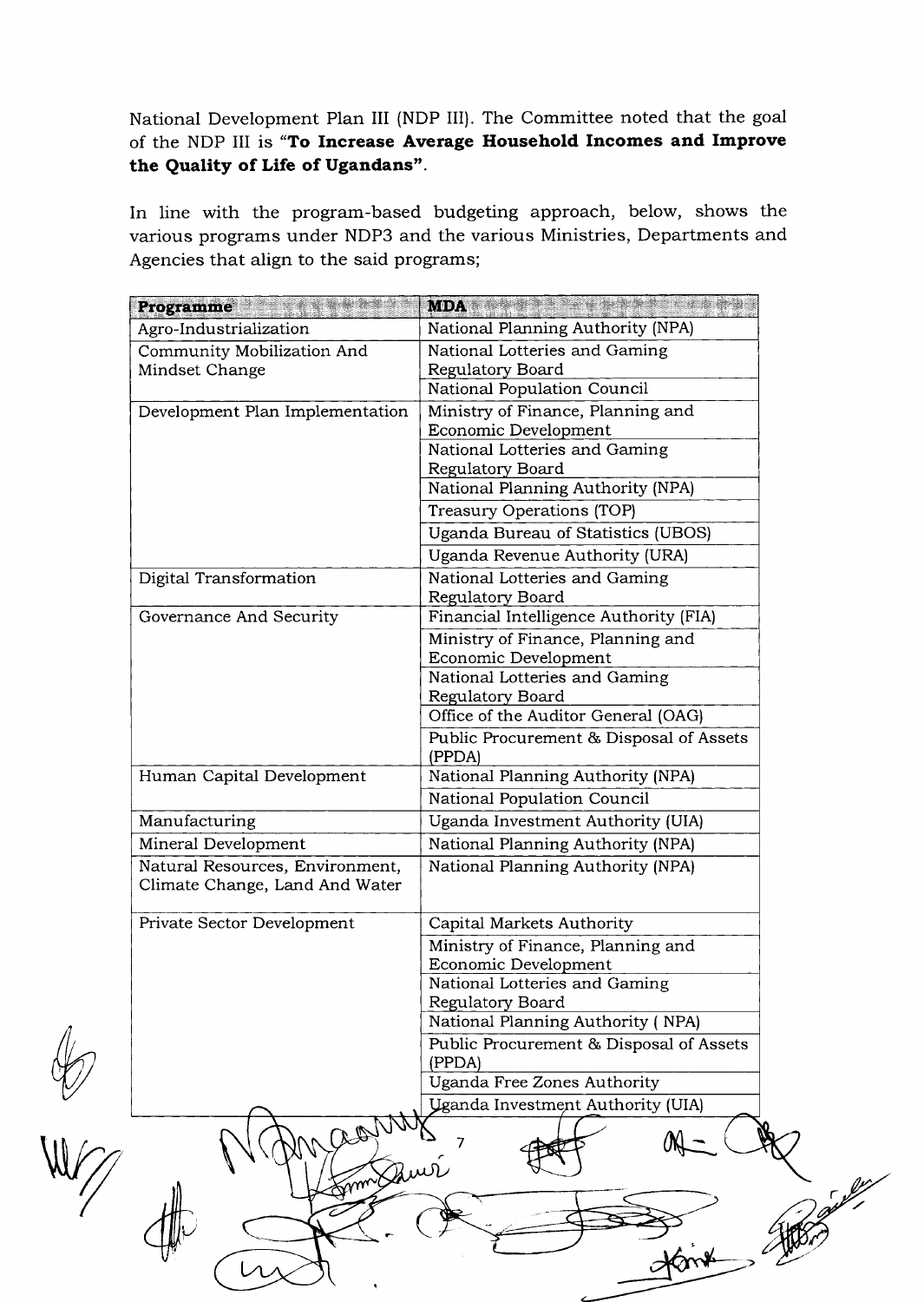| Programme             | <b>MDA</b><br><b>TANANA ATA TARA</b>  |
|-----------------------|---------------------------------------|
|                       | Uganda Microfinance Regulatory        |
|                       | Authority                             |
|                       | Uganda Retirement Benefits Regulatory |
|                       | Authority                             |
| PUBLIC SECTOR         | National Lotteries and Gaming         |
| <b>TRANSFORMATION</b> | Regulatory Board                      |
|                       | National Planning Authority (NPA)     |
| REGIONAL BALANCED     | National Planning Authority (NPA)     |
| <b>DEVELOPMENT</b>    |                                       |
| SUSTAINABLE PETROLEUM | Ministry of Finance, Planning and     |
| <b>DEVELOPMENT</b>    | Economic Development                  |

1 assured  $\begin{array}{c}\n\lambda \\
\lambda \\
\lambda\n\end{array}$  $\mathcal{N}^ \mathbb{P}$ 

 $\ddot{\bullet}$ 

 $\hat{\cdot}$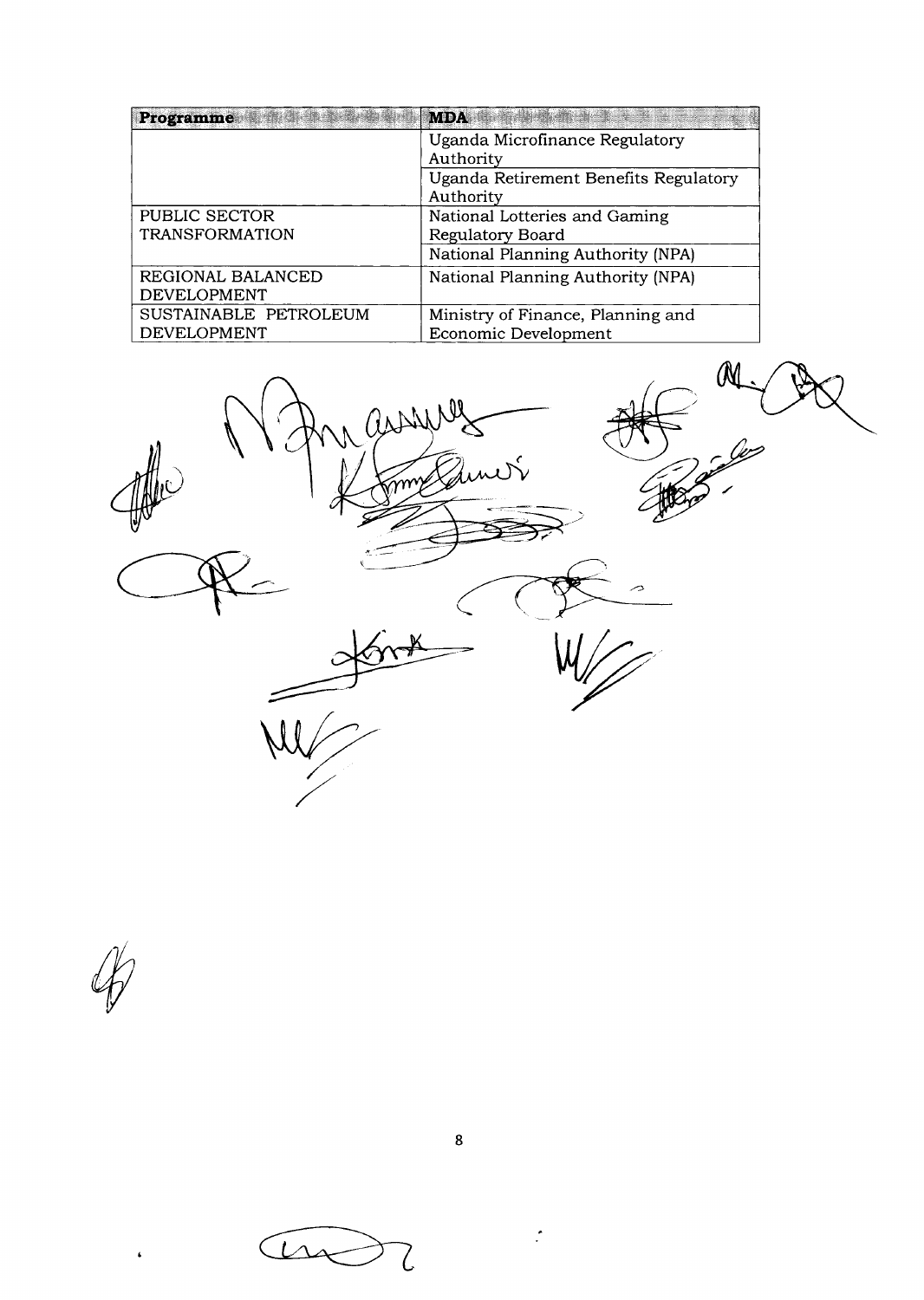## 2.0 Semi Annual Budget Performance and achievements FY 2021/22

#### Vote OO8 Ministry of Finance, Planning and Economic Development

The approved budget for FY 2O2l/22 amounted to UGX 783.04 billion of which UGX 6.87 billion was wage, UGX 494.4 billion was non-wage, UGX 160.32 billion approved for GoU development, UGX 113.07 approved to cater for external financing and UGX 8.39 billion for arrears. By the end of December 2021, 67.6 percent of the approved budget had been released and 87.4 percent of this release spent.

Budget absorption was affected by the COVID-19 related restrictions that led to postponement of some of the planned activities. In addition, procurement processes for various consultancies were still on going. Part of the funds under the development budget were encumbered to be paid to the contractors. The Ministry was also accumulating funds for payment of subscriptions.

Table 1: Vote 008 - Half year Budget performance FY 2021/22 (UGX, Billion)

| Category     | Approved<br><b>Budget</b>                            | <b>Release</b> | <b>Spent</b> | % of Budget<br><b>Released</b> | $%$ of<br>release<br>spent |
|--------------|------------------------------------------------------|----------------|--------------|--------------------------------|----------------------------|
|              | Ministry of Finance, Planning & Economic Development |                |              |                                |                            |
| Wage         | 6.87                                                 | 3.44           | 3.31         | 50.0%                          | 96.3%                      |
| <b>NWR</b>   | 494.40                                               | 376.34         | 364.46       | 76.1%                          | 96.8%                      |
| Recurrent    | 501.27                                               | 379.78         | 367.77       | 75.8%                          | 96.8%                      |
| GoU          | 160.32                                               | 84.25          | 51.68        | 52.6%                          | 61.3%                      |
| Ext.Fin      | 113.07                                               | 56.92          | 36.82        | 50.3%                          | 64.7%                      |
| Development  | 273.38                                               | 141.17         | 88.49        | 51.6%                          | 62.7%                      |
| Arrears      | 8.39                                                 | 8.39           | 6.61         | 100.0%                         | 78.8%                      |
| <b>Total</b> | 783.04                                               | 529.33         | 462.87       | 67.6%                          | 87.4%                      |

Source: Semi-Annual Budget Performance Report FY 2O2l/22 and PBO computations

#### Vote 1O8 National Planning Authority (NPA|

The approved budget for FY 2O2l/22 amounted to UGX 33.57 billion of which UGX 8.91 billion was wage, UGX 20.24 billion was non-wage, and UGX 4.41 billion approved for GoU development. By the end of December 2021, 50.9 percent of the approved budget had been released and 9O.2 percent of this release spent. Funds that were unabsorbed at the end of the second quarter were committed for payment as per the contract waiting upon delivery.

# Table 2: Vote 108 - Half year Budget performance FY 2021/22 (UGX, **Billion**)

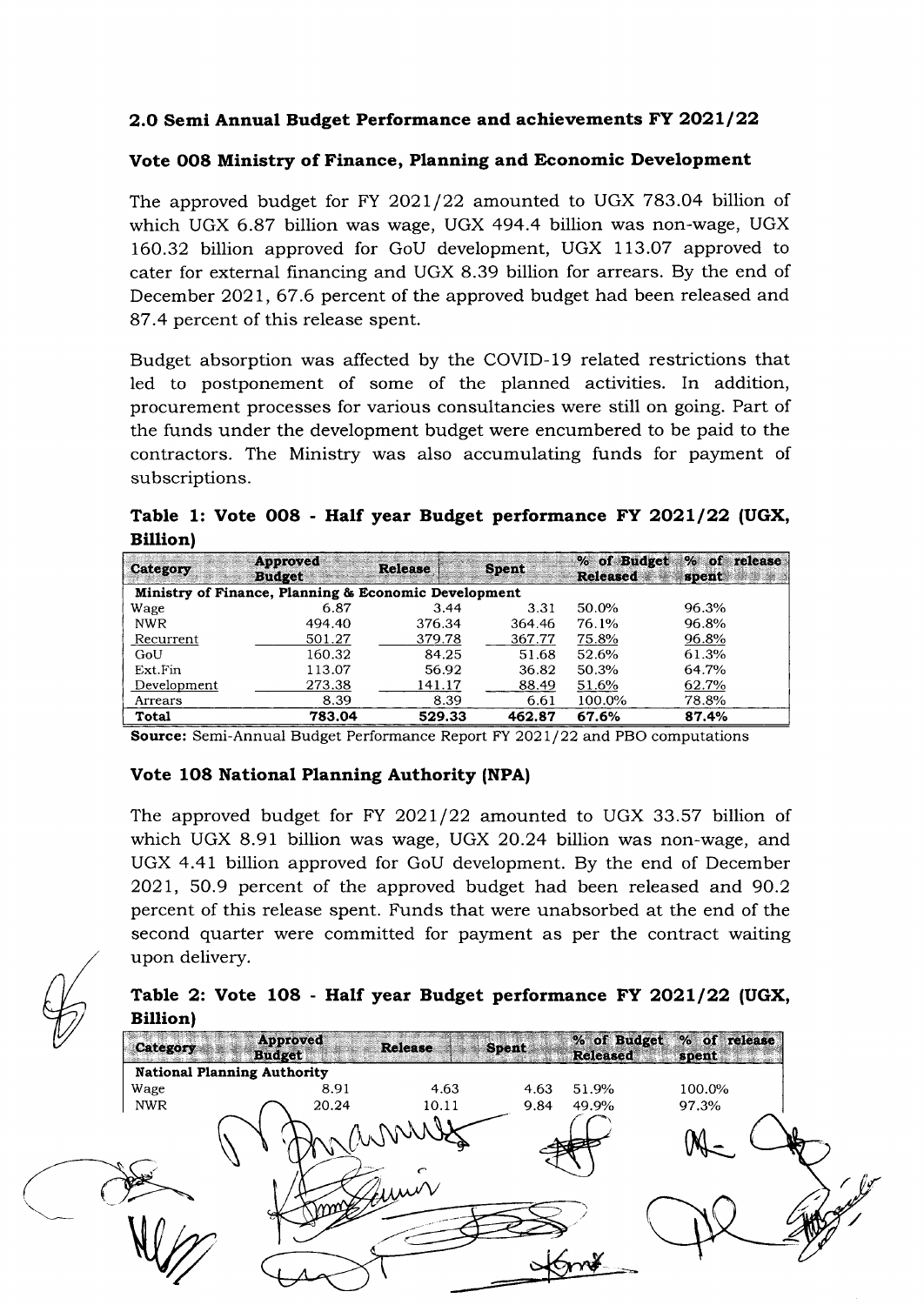| Recurrent                | 29.15         | 14.74 | 14.46 | 50.6% | 1%<br>98.       |  |
|--------------------------|---------------|-------|-------|-------|-----------------|--|
| GoU                      | 4.41          | 2.35  | 0.95  | 53.2% | 40.4%           |  |
| Development<br>_________ | $4.4^{\circ}$ | 2.35  | 0.95  | 53.2% | 40.4%<br>______ |  |
| Total                    | 33.57         | L7.09 | 15.41 | 50.9% | 90.2%           |  |

Source: Semi-Annual Budget Performance Report FY 2O2l/22 and PBO computations

#### Vote 123 National Lotteries and Gaming Regulatory Board

The approved budget for FY 2021/22 amounted to UGX 8.37 billion of which UGX 2.48 billion was wage and UGX 5.89 billion was non-wage. By the end of the first half of the FY 2021/22, 58.1 percent of the approved budget had been released and 35.9 percent of this release spent.

Budget performance was affected by the delayed approval of the 12 recruited staff by Ministry of Public Service and Attorney General's office due to the ongoing rationalization process. The board is under staffed, there was only <sup>1</sup> enforcement oflicer out 4 expected and 2 compliance officers out of 12 who are supposed to carry on licensing activities as well as field operations. This made it difficult for field activities such as inspections and enforcement to be carried out countrywide as planned.

Table 3: Vote 123 - Half year Budget performance FY 2021/22 (UGX, Billion)

| Category   | Approved<br><b>Budget</b>                      | Release | <b>Spent</b> | <b>Released</b> | % of Budget % of release<br>spent |
|------------|------------------------------------------------|---------|--------------|-----------------|-----------------------------------|
|            | National Lotteries and Gaming Regulatory Board |         |              |                 |                                   |
| Wage       | 2.48                                           | 1.24    | 1.03         | 50.0%           | 82.9%                             |
| <b>NWR</b> | 5.89                                           | 3.62    | 0.72         | 61.5%           | 19.8%                             |
| Recurrent  | 8.37                                           | 4.86    | .75          | 58.1%           | 35.9%                             |
| Total      | 8.37                                           | 4.86    | 1.75         | 58.1%           | 35.9%                             |

Source: Semi-Annual Budget Performance Report FY 2O2l /22 and PBO computations

## Vote 129 Financial Intelligence Authority (FIA)

The approved budget for FY 2021/22 amounted to UGX 17.13 billion of which UGX 4.57 billion was wage, UGX 12.34 billion was non-wage, and UGX O.22 billion approved for GoU development. By the end of June 2021, 59. 1 percent of the approved budget had been released and 85.5 percent of this release spent.



By the end of the second quarter a number of procurement processes were still ongoing and the suppliers were yet to submit invoices for payment to be effected.

W Table 4: Vote 129 - Half year Budget performance FY 2021/22 (UGX, Billion) Category Spent of Budget % of release proved